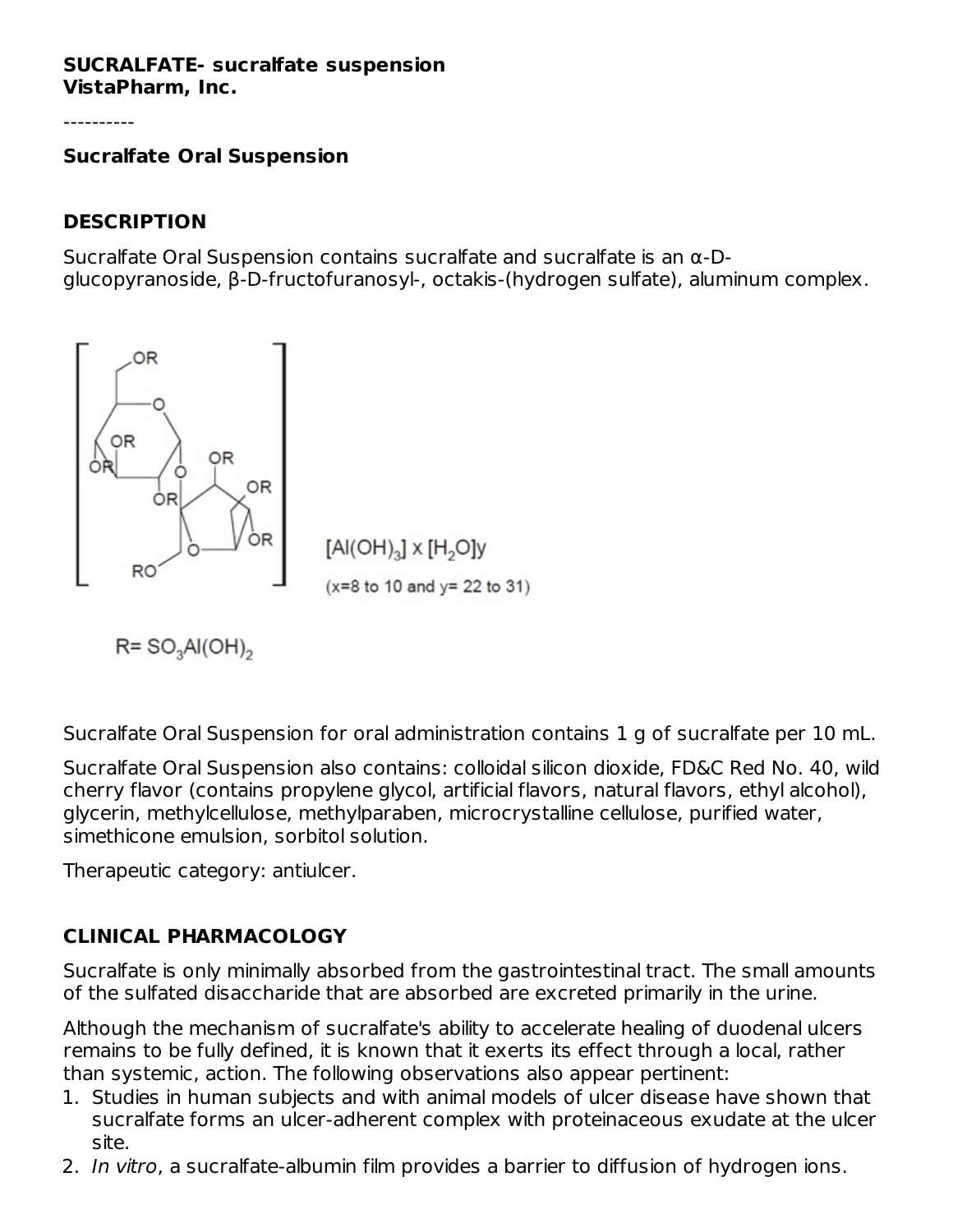3. In human subjects, sucralfate given in doses recommended for ulcer therapy inhibits pepsin activity in gastric juice by 32%.

In vitro, sucralfate adsorbs bile salts.

These observations suggest that sucralfate's antiulcer activity is the result of formation of an ulcer-adherent complex that covers the ulcer site and protects it against further attack by acid, pepsin, and bile salts. There are approximately 14 to 16 mEq of acidneutralizing capacity per 1 g dose of sucralfate.

### **CLINICAL TRIALS**

In a multicenter, double-blind, placebo-controlled study of Sucralfate Oral Suspension, a dosage regimen of 1 gram (10 mL) four times daily was demonstrated to be superior to placebo in ulcer healing.

| <b>Results from Clinical Trials Healing Rates for Acute Duodenal Ulcer</b> |  |                                                 |                          |                                |  |  |  |
|----------------------------------------------------------------------------|--|-------------------------------------------------|--------------------------|--------------------------------|--|--|--|
| Treatment                                                                  |  |                                                 | <b>Week Week Week</b>    |                                |  |  |  |
|                                                                            |  |                                                 | <b>Rates Rates Rates</b> | <b>Healing Healing Healing</b> |  |  |  |
| Sucralfate Oral Suspension                                                 |  | $1145^{25}_{(16\%)^{*}~}$ k $\cdot$             |                          |                                |  |  |  |
| Placebo                                                                    |  | $\left 147\right 10(7\%)$ $\left 39\right 27\%$ |                          | 58<br>(39%)                    |  |  |  |

Equivalence of sucralfate oral suspension to sucralfate tablets has not been demonstrated.

### **INDICATIONS AND USAGE**

Sucralfate Oral Suspension is indicated in the short-term (up to 8 weeks) treatment of active duodenal ulcer.

# **CONTRAINDICATIONS**

Sucralfate Oral Suspension is contraindicated for patients with known hypersensitivity reactions to the active substance or to any of the excipients.

# **WARNINGS**

Fatal complications, including pulmonary and cerebral emboli have occurred with inappropriate intravenous administration of Sucralfate Oral Suspension. Administer Sucralfate Oral Suspension only by the oral route. Do not administer intravenously.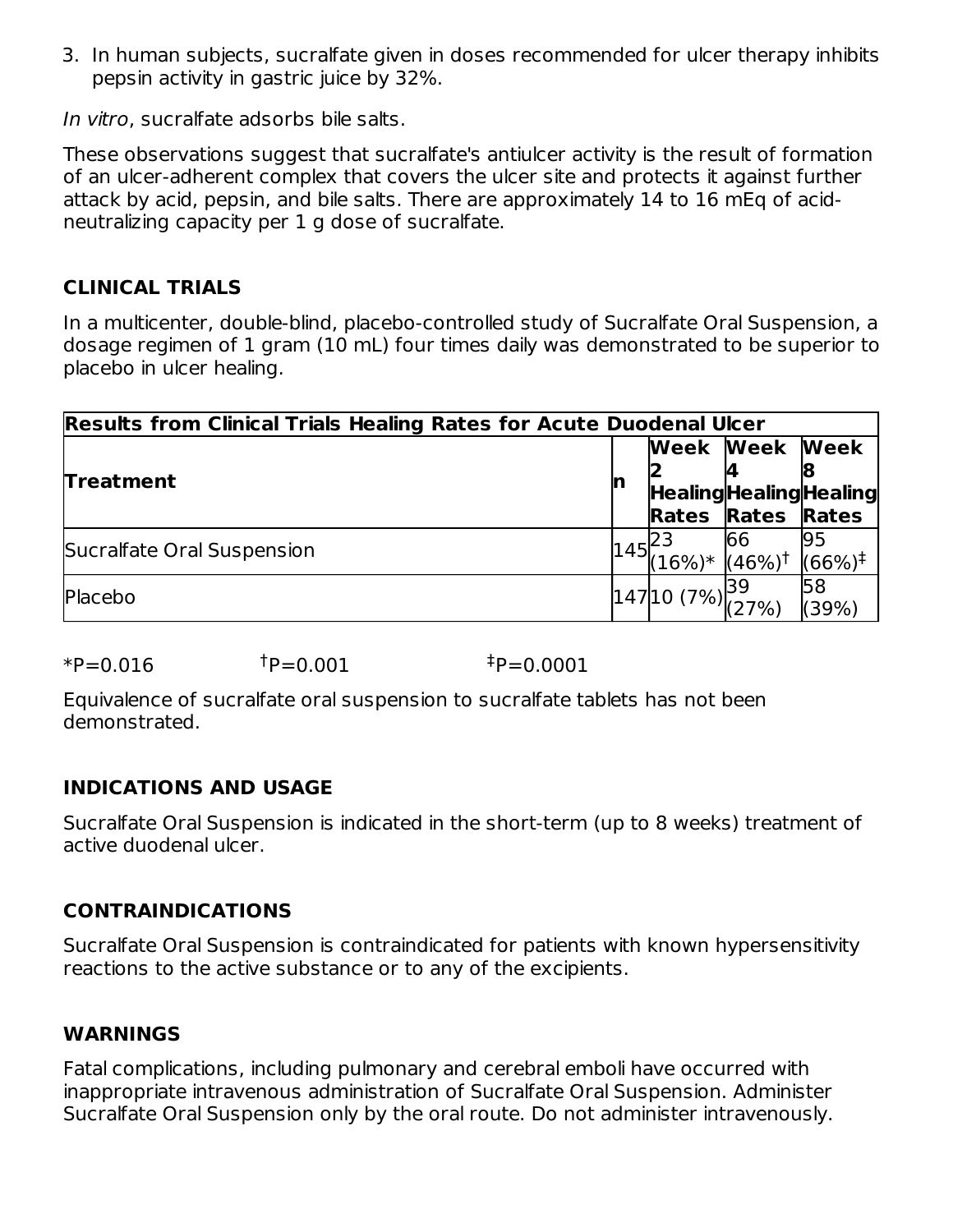### **PRECAUTIONS**

The physician should read the "**PRECAUTIONS**" section when considering the use of Sucralfate Oral Suspension in pregnant or pediatric patients, or patients of childbearing potential.

Duodenal ulcer is a chronic, recurrent disease. While short-term treatment with sucralfate can result in complete healing of the ulcer, a successful course of treatment with sucralfate should not be expected to alter the post healing frequency or severity of duodenal ulceration.

Episodes of hyperglycemia have been reported in diabetic patients. Close monitoring of glycemia in diabetic patients treated with Sucralfate Oral Suspension is recommended. Adjustment of the anti-diabetic treatment dose during the use of Sucralfate Oral Suspension might be necessary.

# **Special Populations: Chronic Renal Failure and Dialysis Patients**

When sucralfate is administered orally, small amounts of aluminum are absorbed from the gastrointestinal tract. Concomitant use of sucralfate with other products that contain aluminum, such as aluminum-containing antacids, may increase the total body burden of aluminum. Patients with normal renal function receiving the recommended doses of sucralfate and aluminum-containing products adequately excrete aluminum in the urine. Patients with chronic renal failure or those receiving dialysis have impaired excretion of absorbed aluminum. In addition, aluminum does not cross dialysis membranes because it is bound to albumin and transferrin plasma proteins. Aluminum accumulation and toxicity (aluminum osteodystrophy, osteomalacia, encephalopathy) have been described in patients with renal impairment. Sucralfate should be used with caution in patients with chronic renal failure.

# **Drug Interactions**

Some studies have shown that simultaneous sucralfate administration in healthy volunteers reduced the extent of absorption (bioavailability) of single doses of the following: cimetidine, digoxin, fluoroquinolone antibiotics, ketoconazole, l-thyroxine, phenytoin, quinidine, ranitidine, tetracycline, and theophylline. Subtherapeutic prothrombin times with concomitant warfarin and sucralfate therapy have been reported in spontaneous and published case reports. However, two clinical studies have demonstrated no change in either serum warfarin concentration or prothrombin time with the addition of sucralfate to chronic warfarin therapy.

The mechanism of these interactions appears to be nonsystemic in nature, presumably resulting from sucralfate binding to the concomitant agent in the gastrointestinal tract. In all cases studied to date (cimetidine, ciprofloxacin, digoxin, norfloxacin, ofloxacin, and ranitidine), dosing the concomitant medication 2 hours before sucralfate eliminated the interaction. Due to Sucralfate Oral Suspension's potential to alter the absorption of some drugs, Sucralfate Oral Suspension should be administered separately from other drugs when alterations in bioavailability are felt to be critical. In these cases, patients should be monitored appropriately.

# **Carcinogenesis, Mutagenesis, Impairment of Fertility**

Chronic oral toxicity studies of 24 months' duration were conducted in mice and rats at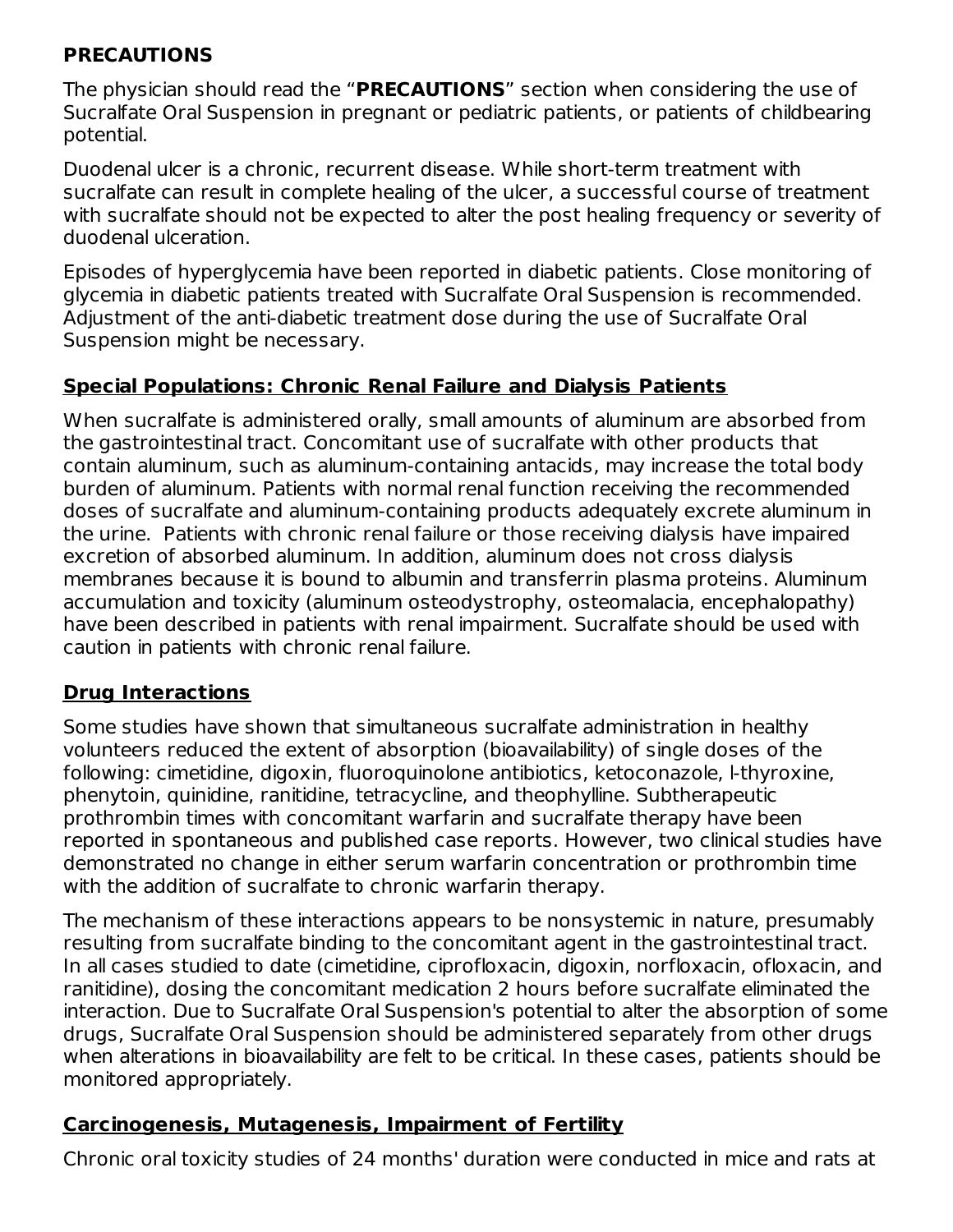doses up to 1 g/kg (12 times the human dose).

There was no evidence of drug-related tumorigenicity. A reproduction study in rats at doses up to 38 times the human dose did not reveal any indication of fertility impairment. Mutagenicity studies were not conducted.

# **Pregnancy**

# **Teratogenic effects**

Teratogenicity studies have been performed in mice, rats, and rabbits at doses up to 50 times the human dose and have revealed no evidence of harm to the fetus due to sucralfate. There are, however, no adequate and well-controlled studies in pregnant women. Because animal reproduction studies are not always predictive of human response, this drug should be used during pregnancy only if clearly needed.

# **Nursing Mothers**

It is not known whether this drug is excreted in human milk. Because many drugs are excreted in human milk, caution should be exercised when sucralfate is administered to a nursing woman.

# **Pediatric Use**

Safety and effectiveness in pediatric patients have not been established.

# **Geriatric Use**

Clinical studies of Sucralfate Oral Suspension did not include sufficient numbers of subjects aged 65 and over to determine whether they respond differently from younger subjects. Other reported clinical experience has not identified differences in responses between the elderly and younger patients. In general, dose selection for an elderly patient should be cautious, usually starting at the low end of the dosing range, reflecting the greater frequency of decreased hepatic, renal, or cardiac function, and of concomitant disease or other drug therapy (see **DOSAGE AND ADMINISTRATION**).

This drug is known to be substantially excreted by the kidney, and the risk of toxic reactions to this drug may be greater in patients with impaired renal function (see **PRECAUTIONS; Special Populations: Chronic Renal Failure and Dialysis Patients).** Because elderly patients are more likely to have decreased renal function, care should be taken in dose selection, and it may be useful to monitor renal function.

# **ADVERSE REACTIONS**

Adverse reactions to sucralfate tablets in clinical trials were minor and only rarely led to discontinuation of the drug. In studies involving over 2700 patients treated with sucralfate, adverse effects were reported in 129 (4.7%).

Constipation was the most frequent complaint (2%). Other adverse effects reported in less than 0.5% of the patients are listed below by body system:

**Gastrointestinal**: diarrhea, dry mouth, flatulence, gastric discomfort, indigestion, nausea, vomiting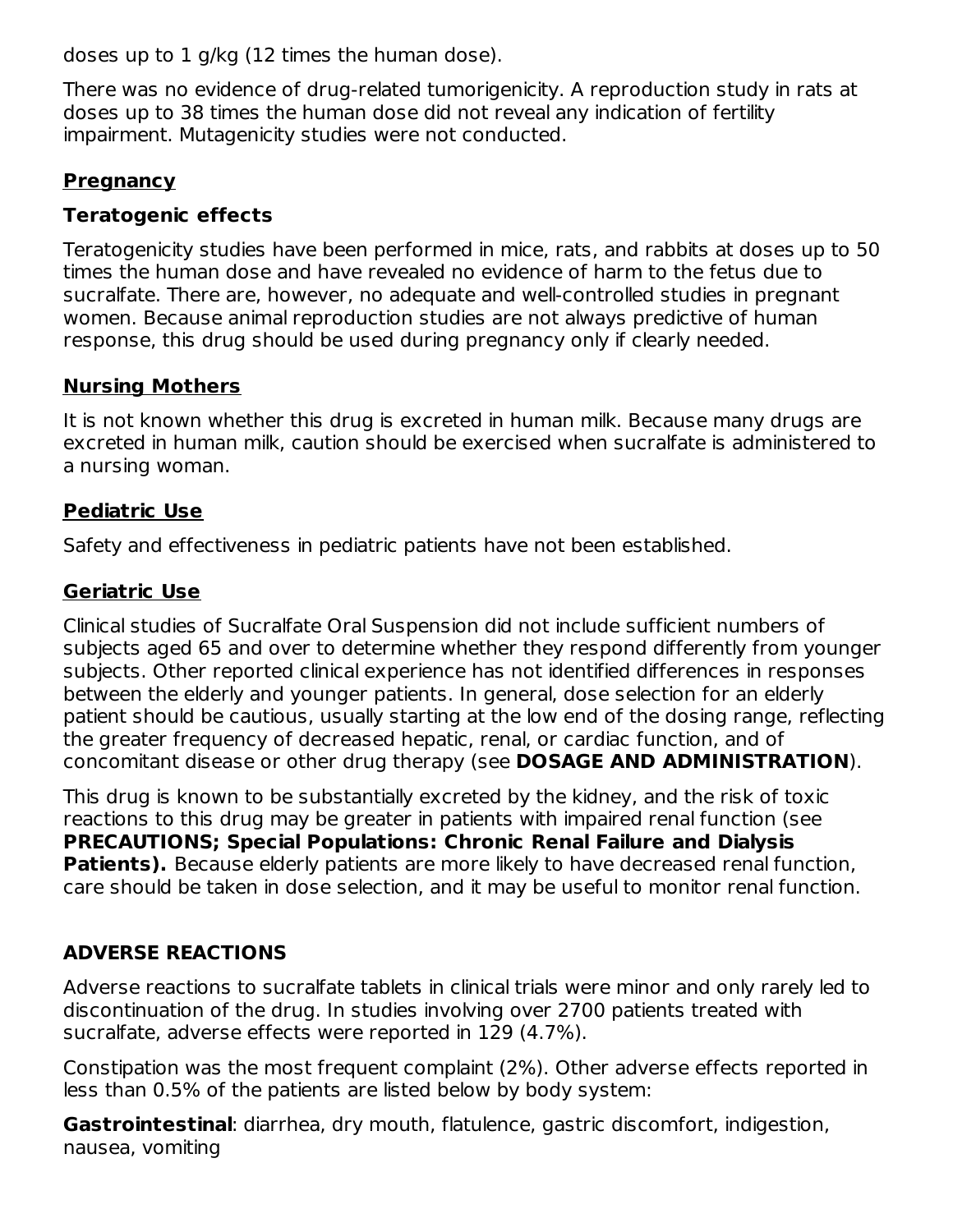**Dermatological**: pruritus, rash

**Nervous System**: dizziness, insomnia, sleepiness, vertigo

**Other**: back pain, headache

**Post-marketing** cases of hypersensitivity have been reported with the use of sucralfate oral suspension, including anaphylactic reactions, dyspnea, lip swelling, edema of the mouth, pharyngeal edema, pruritus, rash, swelling of the face and urticaria.

Cases of bronchospasm, laryngeal edema and respiratory tract edema have been reported with an unknown oral formulation of sucralfate.

Cases of hyperglycemia have been reported with sucralfate.

Bezoars have been reported in patients treated with sucralfate. The majority of patients had underlying medical conditions that may predispose to bezoar formation (such as delayed gastric emptying) or were receiving concomitant enteral tube feedings.

# **OVERDOSAGE**

Due to limited experience in humans with overdosage of sucralfate, no specific treatment recommendations can be given. Acute oral studies in animals, however, using doses up to 12 g/kg body weight, could not find a lethal dose. Sucralfate is only minimally absorbed from the gastrointestinal tract. Risks associated with acute overdosage should, therefore, be minimal. In rare reports describing sucralfate overdose, most patients remained asymptomatic. Those few reports where adverse events were described included symptoms of dyspepsia, abdominal pain, nausea, and vomiting.

# **DOSAGE AND ADMINISTRATION**

**Active Duodenal Ulcer.** The recommended adult oral dosage for duodenal ulcer is 1 gram (10 mL) four times per day. Sucralfate Oral Suspension should be administered on an empty stomach.

Antacids may be prescribed as needed for relief of pain but should not be taken within one-half hour before or after Sucralfate Oral Suspension.

While healing with sucralfate may occur during the first week or two, treatment should be continued for 4 to 8 weeks unless healing has been demonstrated by x-ray or endoscopic examination.

**Elderly.** In general, dose selection for an elderly patient should be cautious, usually starting at the low end of the dosing range, reflecting the greater frequency of decreased hepatic, renal, or cardiac function, and of concomitant disease or other drug therapy (see **PRECAUTIONS Geriatric Use**).

Call your doctor for medical advice about side effects. You may report side effects to VistaPharm, Inc., at 1-888-655-1505 or FDA at 1-800-FDA-1088 or www.fda.gov/medwatch.

# **HOW SUPPLIED**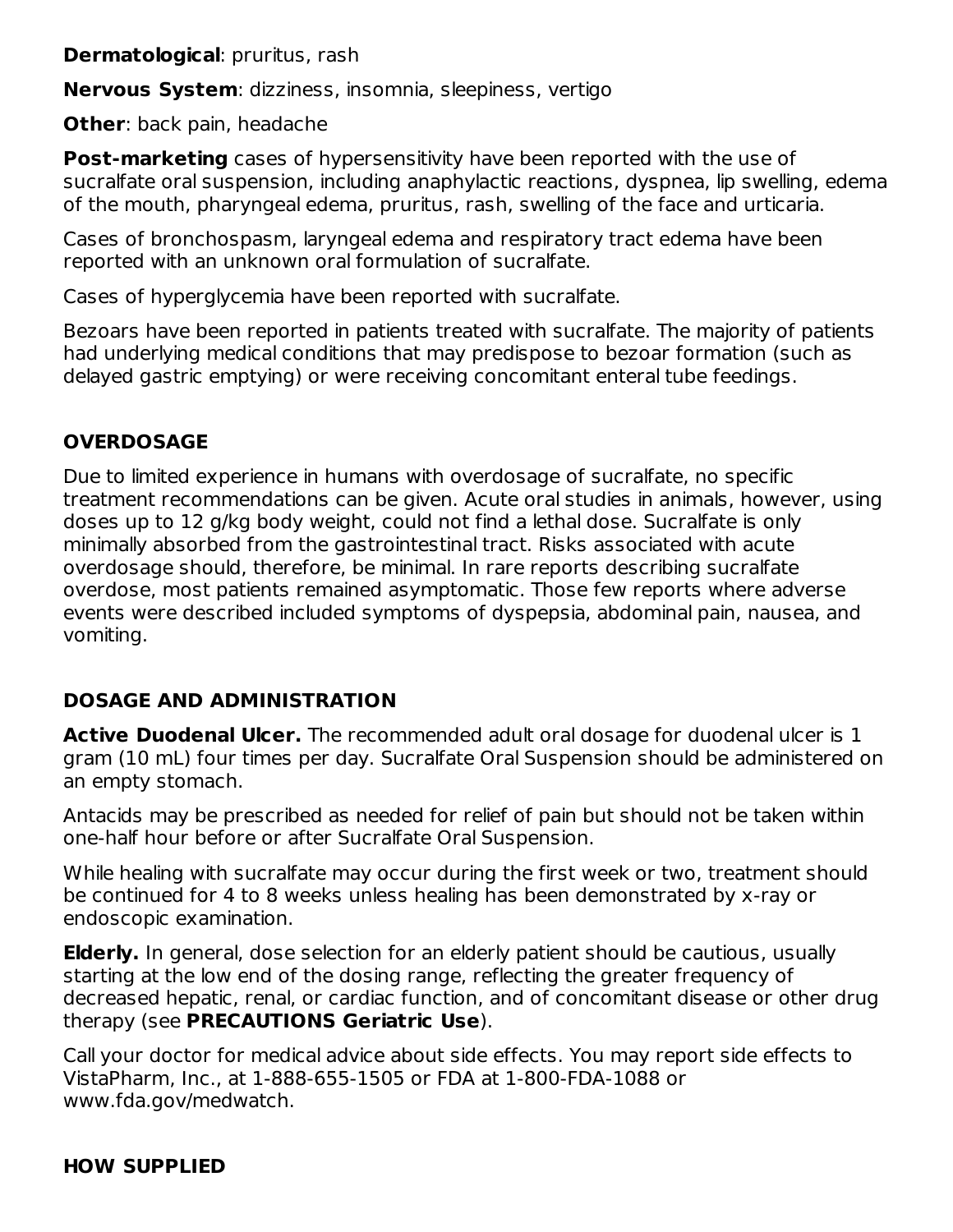Sucralfate Oral Suspension, 1 g/10 mL is a pink suspension with cherry flavor supplied in bottles of 414 mL (NDC 66689-305-16).

### **SHAKE WELL BEFORE USING. AVOID FREEZING.**

Store at controlled room temperature 20° to 25°C (68° to 77°F); excursions permitted between 15° to 30°C (59° to 86°F). [See USP Controlled Room Temperature].

### **Rx Only**

### **Manufactured and Distributed by:**

VistaPharm, Inc.

Largo, FL 33771, USA

VP2215R1

Rev. 04/20

### **PRINCIPAL DISPLAY PANEL-Bottle**

NDC 66689-305-16

**Sucralfate Oral Suspension**

**1 g per 10 mL**

**SHAKE WELL BEFORE USE AVOID FREEZING**

### **FOR ORAL ADMINISTRATION ONLY**

**414 mL**

**Rx Only**

**VistaPharm**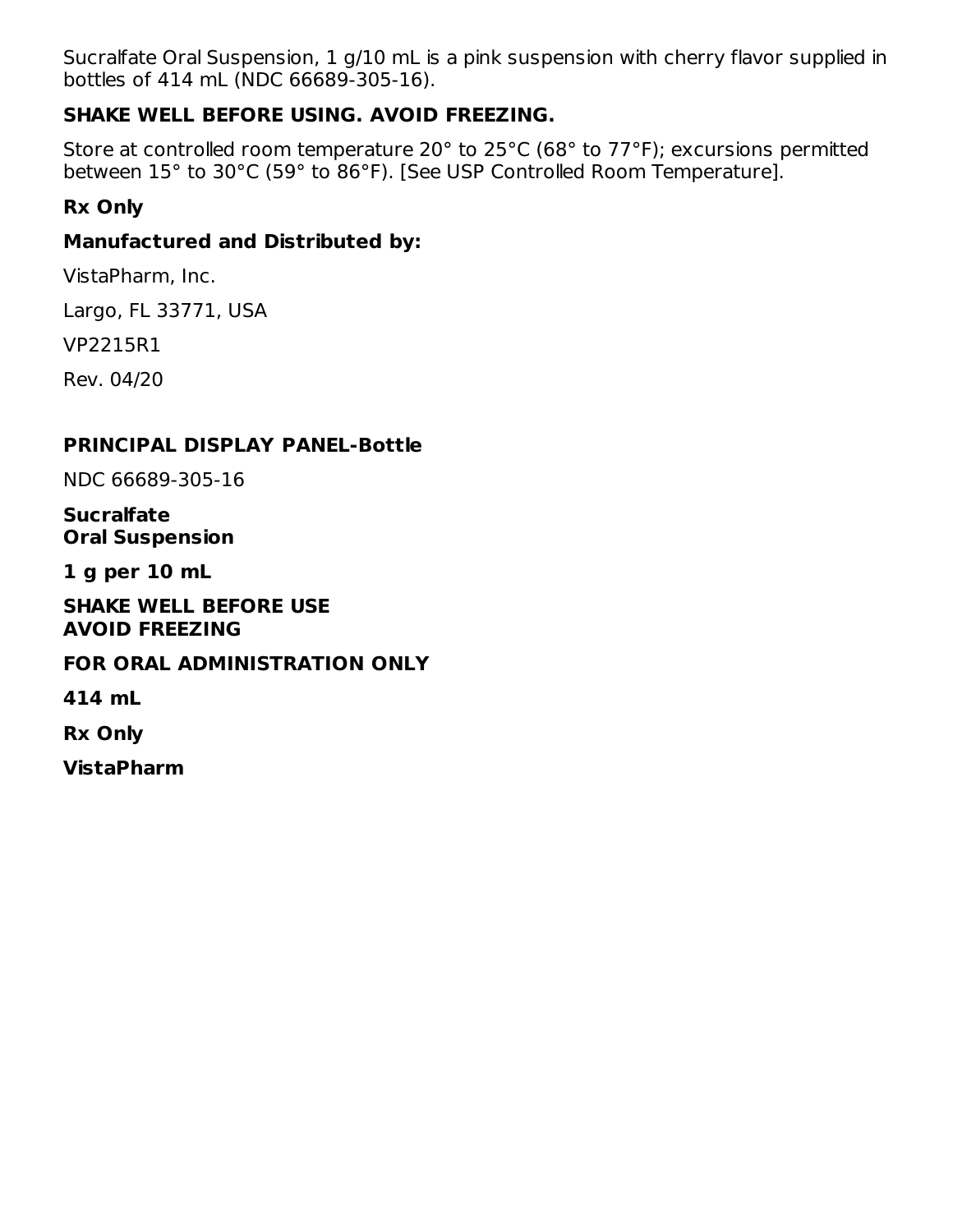

**Sucralfate**

### **PRINCIPAL DISPLAY PANEL-Carton**

NDC 66689-305-16

#### **Sucralfate Oral Suspension**

**1 g per 10 mL**

**SHAKE WELL BEFORE USE AVOID FREEZING**

#### **FOR ORAL ADMINISTRATION ONLY**

**414 mL**

**Rx Only**

**VistaPharm**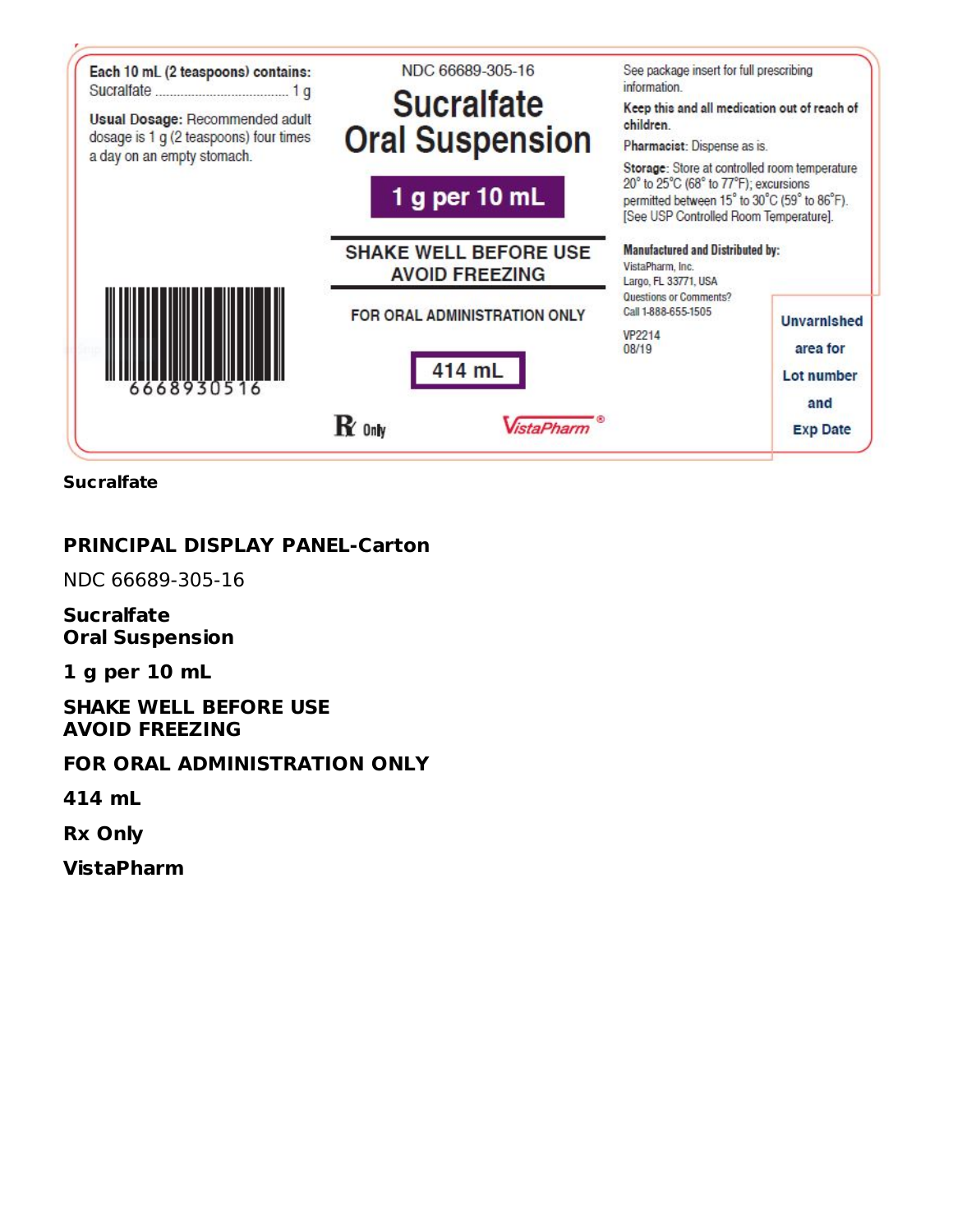

**Sucralfate**

| <b>SUCRALFATE</b><br>sucralfate suspension |                         |                           |               |
|--------------------------------------------|-------------------------|---------------------------|---------------|
| <b>Product Information</b>                 |                         |                           |               |
| <b>Product Type</b>                        | HUMAN PRESCRIPTION DRUG | <b>Item Code (Source)</b> | NDC:66689-305 |
| <b>Route of Administration</b>             | ORAL                    |                           |               |
|                                            |                         |                           |               |